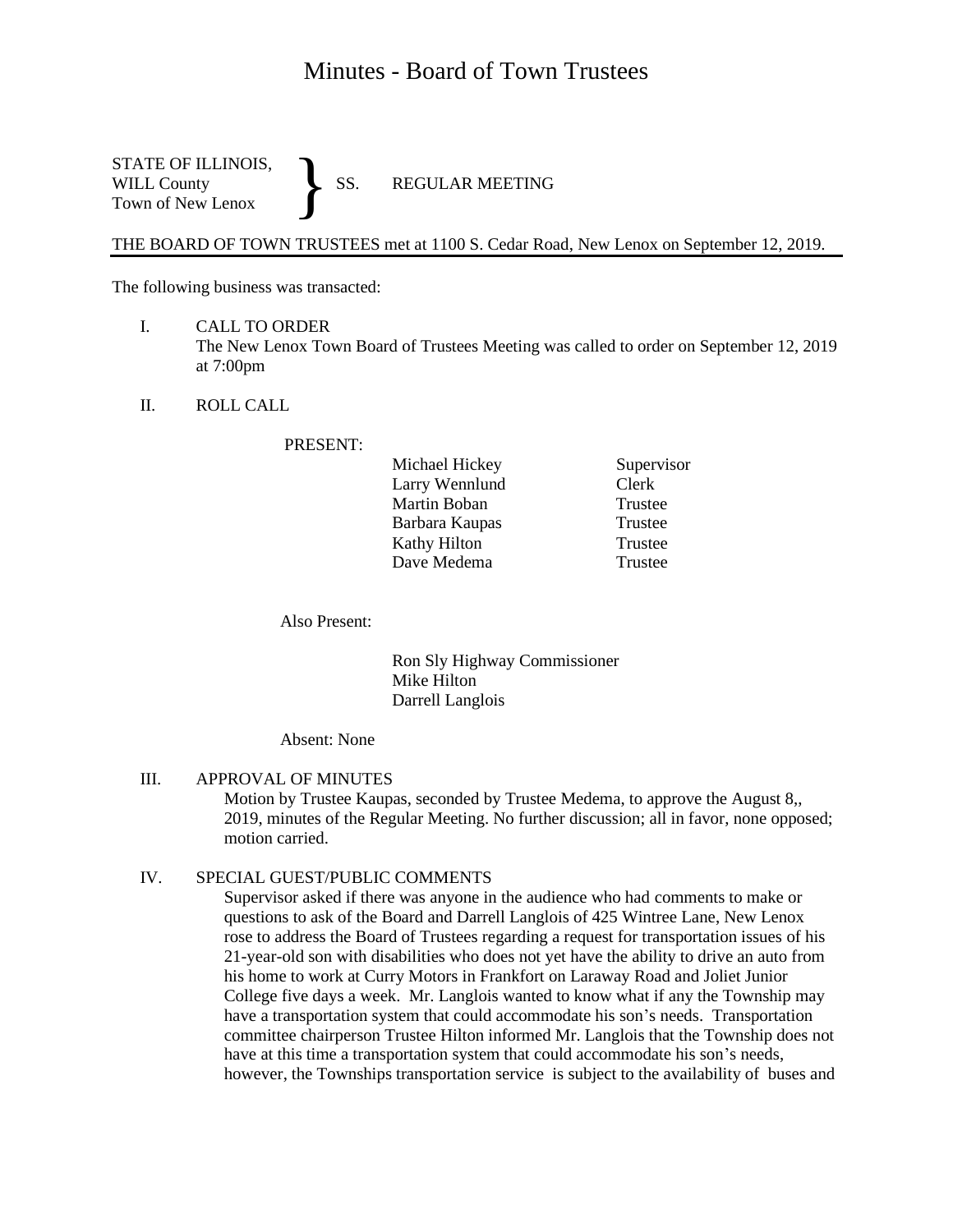drivers, but she will look into the matter to determine what if anything can be done to accommodate his sons transportation needs.

## V. BOARD ISSUES-ACTION ITEMS,

- A. APPROVAL OF FY 2018-2019 ANNUAL FINANCIAL REPORT. Accountant Matt Bruns appeared before the Board to address the Independent Auditors Report for Year Ended March 31, 2019 prepared by Bruns & Bruns Ltd., Certified Public Accountants which had previously been circulated to the Supervisor and Board of Trustees for review. Mr. Bruns stated that the Township has managed its finances very well keeping expenses well within its income and in a fiscally sound manner. A motion was made by Trustee Boban and seconded by Trustee Kaupas to approve the Annual Financial Report for the year Ended March 31, 2019 and upon a roll call vote was unanimously approved.
- B. MEDICAL BENEFIT PROGRAM RENEWAL. Supervisor Hickey recommends that the Board renew its current Medical Benefit Program which provides health insurance benefits to Township employees. The increased costs of health care in the USA has caused the cost of health insurance to increase also. The monthly cost per employee per month has increased for the Township from \$746.00 per month to \$763.00 per month which represents and average increase of \$19.00 per month per employee. This increase represents an overall increase for all four insurance programs available to Township employees. Trustee Boban made a motion to renew the current medical benefit program for township employees for one year. Trustee Kaupas seconded the motion and upon a roll call vote the motion received unanimous approval.

## VI TRUSTEE REPORTS

Trustee Boban reports that used electronics collections continue on the  $2<sup>nd</sup>$  and  $4<sup>th</sup>$ Wednesday of each month. Also the Township helps to support the household hazardous waste program adopted by Will County, which was promoted at the August 31st concert and will be promoted at the Share Fest event which will be held on September 14<sup>th</sup> from 8:00 am to 3:00 pm at the Spencer Laraway Road Campus. Trustee Boban also reported that the mosquito abatement program will continue to monitor the counts which have been low due to the dry conditions and spraying will depend on the spraying conditions and the weather and mosquito counts and testing. Trustee Boban states that testing of samples from New Lenox has shown no positive West Nile samples.

Trustee Hilton reports that the transportation program continues to be successfully used. Highway Commissioner Sly reports that Marley Road has been paved from the Sanctuary To Francis Road.

Trustee Kaupas reported that The Foundation's Annual Meeting will take place on September  $19<sup>th</sup> 2019$ . Also Trustee Kaupas stated that there are adequate food stuffs available for Township seniors in need and that there is no need for a big food drive as the food pantry has adequate supplies.

Trustee Hilton reported that she will look into the medical disability issue for bus rider transportation and review current transportation policies.

### VII APPROVAL OF BILLS

Motion made by Trustee Kaupas, seconded by Trustee Boban. To accept all bills as presented and approve for payment of the same. All voted in favor, none opposed, Motion carried.

VIII ADJOURNMENT